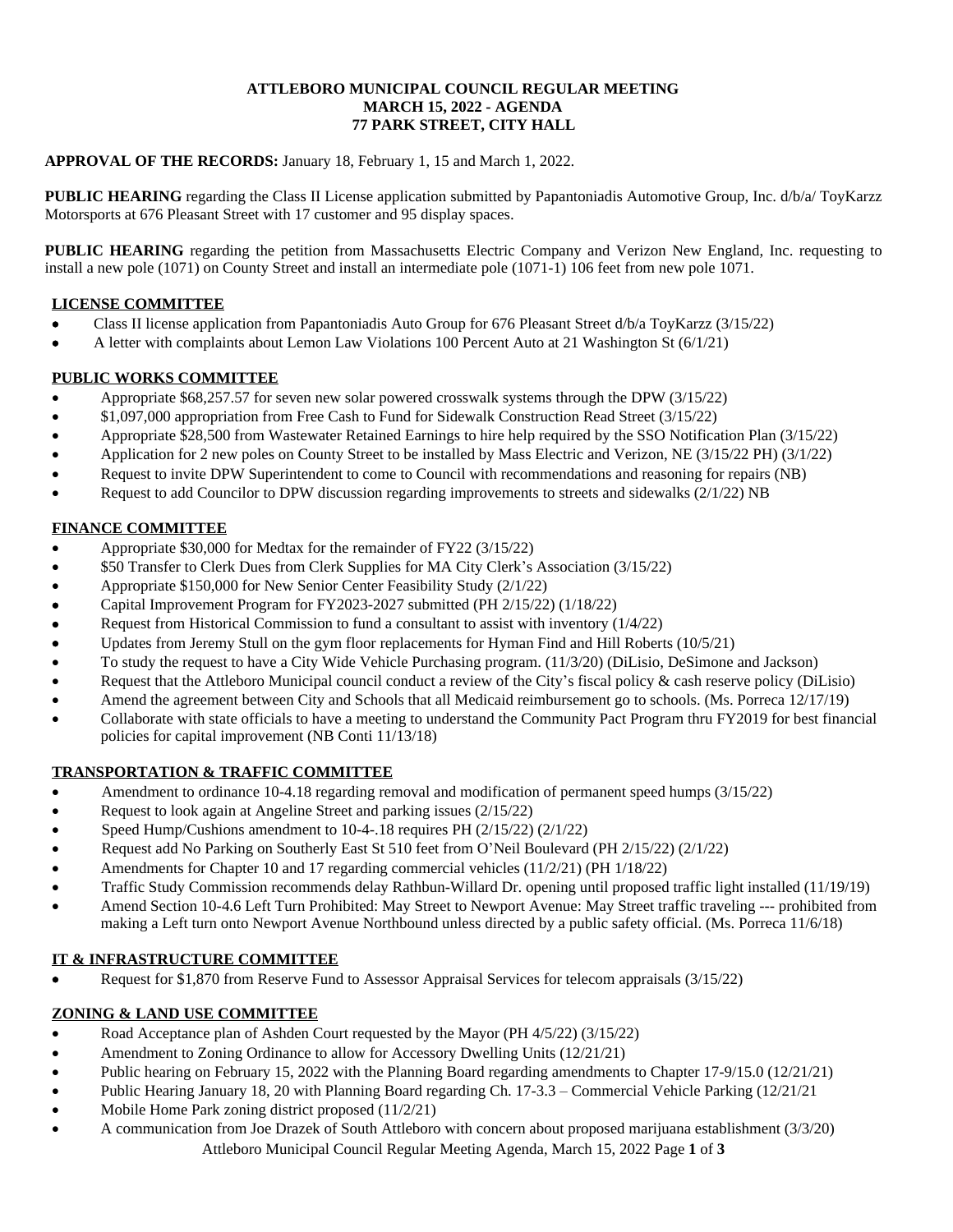Amend §17–16.10 NON–CONFORMING SIGNS Delete B in its entirety and insert new language (see New Business-Ms. Porreca & Mr. DiLisio) (12/12/17)

# **CITY PROPERTY & CLAIMS COMMITTEE**

- Transfer \$1,100 from Treasurer Staff Development to Treasurer Office Supplies for 5 new chairs (3/15/22)
- New Business to review all city's annual legal expenses to determine if prudent to use new methods (6/15/21)

# **PERSONNEL VETERANS AND HUMAN SERVICES COMMITTEE**

- Reappointments for Planning Board and Attleboro Housing Authority (3/15/22)
- Appointment of Alexis Karagounis Steeple Chase Circle Conservation Commission (3/15/22)
- Confirm appointments of Mayor Heroux and President DiLisio to the Sturdy Board of Managers (3/15/22)
- Reappoint Julie Hobson of North Attleboro as Chief Assessor (3/15/22)
- Appoint Jason Allard of Nick Rock Road to the Municipal Building Commission (3/15/22)
- Appointment of Christopher Leone Constitution Ave (3/15/22)
- Appoint Martha Conti of 100 Berwick Road to the Board of Assessors (3/15/22)
- Diane Mangiaratti to the Historical Commission as an Alternate member (3/15/22)

# **ORDINANCES, ELECTIONS & LEGISLATIVE MATTERS COMMITTEE**

- New Policy for waiving Building Department Permit Fees (3/1/22)
- PH called for amendment to City Ordinance 1-12 regarding the Historical Commission (3/15/22 PH)
- Ordinance amendment to proposed Ordinance Provision for Vacancy in the Office of Mayor S 2 (4/5/22 PH)
- Charter Special Act requested to address Section 3-7 regarding Mayor's Office absence/vacancy (1/18/22) (PH 2/15/22)
- New business to change the effective date of paper straws and plastic container bans to  $1/23/21$  (6/15/21)
- Request amendment to 16-9, suggesting a Fee Report every 3 years by Water Superintendent (4/6/21)
- Request amendment to 16-15 suggesting a Fee Report every 3 years by the Wastewater Dept. (4/6/21)
- Request to review the Revised Ordinances of the City of Attleboro (12/15/20) (DiLisio)
- Letter from Mark Kolakowski regarding change of hours at the city Compost Center. (6/16/20)
- Request that a Special Commission be formed to review the City Charter. (Ms. Jackson) (2/4/20)

# **PUBLIC SAFETY AND EMERGENCY MANAGEMENT COMMITTEE**

- Grant received by the Fire Department of \$19,900 (3/15/22)
- \$92 transferred to Fire Dues to replenish parking fees for attending a work event (3/15/22)
- Transfer \$1,100 to pay prior year longevity payments to police officers (3/15/22)

# **SPECIAL COMMITTEE FOR TAX ABATEMENT REVIEW COMMITTEE**

- A special act addressing the adoption of a means-tested property tax exemption (12/21/21)
- A letter from Joseph Murphy of Steer street with suggestion to help seniors with taxes (11/16/21)
- Request adjustment of money from \$600 to \$700 for property tax exemption for senior citizens. (5/7/19)
- Create an Elderly and Disabled Taxation Aid Fund. (Mr. Kobus 9/18/18)
- Request to create a local property tax freeze program for certain seniors and other eligible populations (Mr. Kobus 9/18/18)

# **OLD BUSINESS:** Rescind vote #6 from February 15, 2022:

### 6. Voted on Roll Call 10 yeas – 0 nays (Blais absent) to replace the Yield Sign with a Stop Sign at the intersection of Jewel **and Hawthorne. (Bennett)**

### **NEW BUSINESS:**

To be referred for study and recommendation:

### **A motion to delete an erroneous reference of "Jewel Ave at Verndale" from existing ordinance for Yield signs (10-4, 6).**

To be referred for study and recommendation:

### **To amend Ordinance 10-4.11 "Isolated stop signs" by adding Jewel Ave at Hawthorne St. for Eastbound drivers. (?)**

To be referred for study and recommendation:

# To amend the Attleboro Municipal Council Rules and Procedure by adding to 7-1.4 the Finance Committee description and **responsibilities.**

Attleboro Municipal Council Regular Meeting Agenda, March 15, 2022 Page **2** of **3**